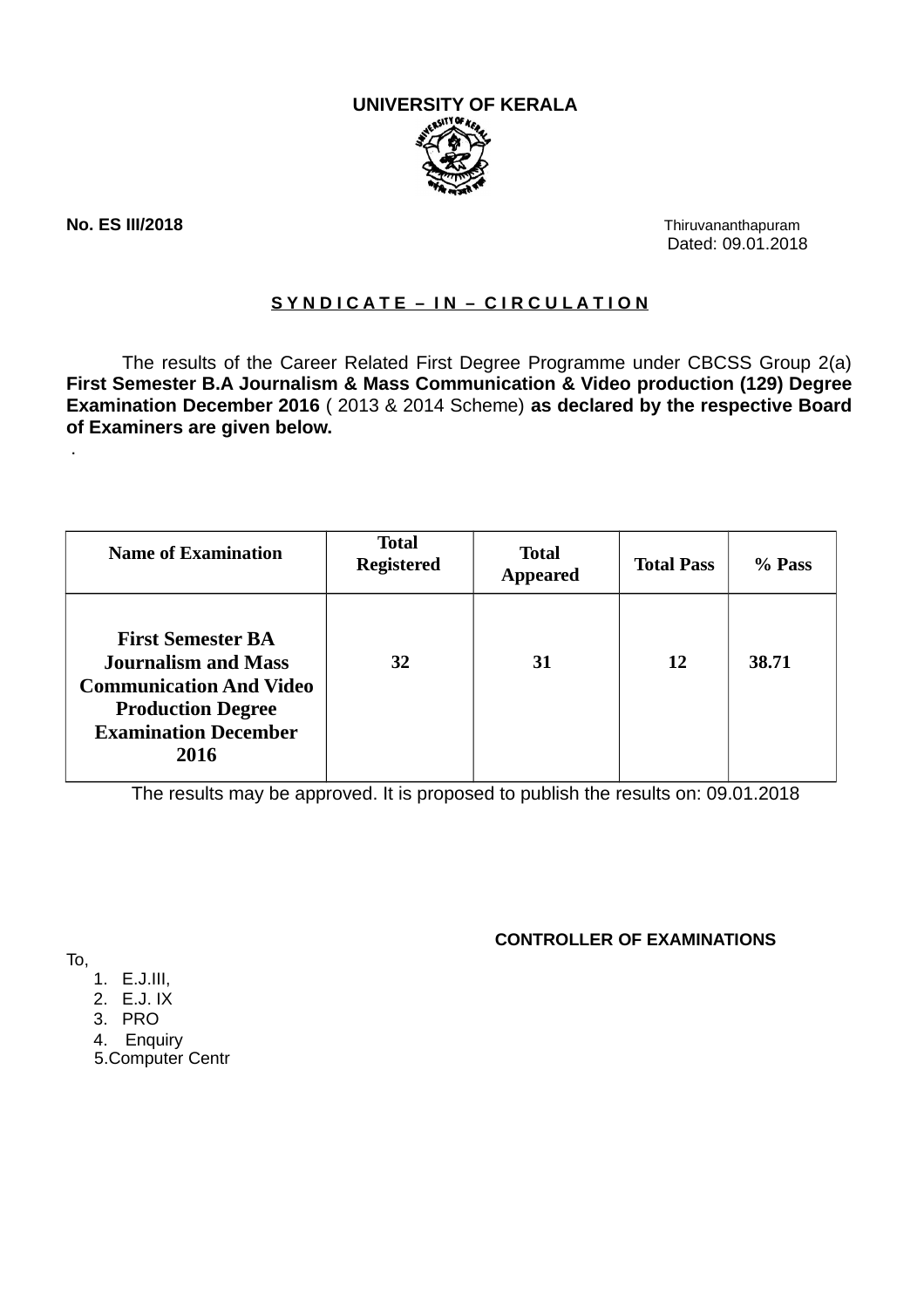

# **UNIVERSITY OF KERALA NOTIFICATION**

- 1. The following is the provisional list of Register Numbers of the successful candidates at the Career Related First Degree Programme Under CBCSS Group 2(a) **First Semester B.A Journalism & Mass Communication & Video production (129) Degree Examination December 2016** (2013 & 2014 Scheme) as declared by the Board of Examiners.
- 2. For the successful completion of a semester a student has to score a minimum SCPA of 4.00(E Grade). A minimum of 40% of marks (E Grade) is required for passing a course with a separate minimum of 40% (E Grade) for Continuous Evaluation and End Semester Evaluation.
- **3** The last date for revaluation and scrutiny is **29.01.2018** Candidates should make use of draft mark list available in the university website for applying for revaluation**.**Application for revaluation and scrutiny should be submitted through online Only .

| <b>COURSE CODE</b>                                                                                                                                                                                                             | <b>COURSE</b>                  |  |  |  |
|--------------------------------------------------------------------------------------------------------------------------------------------------------------------------------------------------------------------------------|--------------------------------|--|--|--|
| <b>EN 1111.3</b>                                                                                                                                                                                                               | <b>English</b>                 |  |  |  |
| <b>JC1121</b>                                                                                                                                                                                                                  | <b>Foundation Course -1</b>    |  |  |  |
| <b>JC 1141</b>                                                                                                                                                                                                                 | <b>Core Course -I</b>          |  |  |  |
| <b>JC1142</b>                                                                                                                                                                                                                  | <b>Core Course -II</b>         |  |  |  |
| <b>JC1171</b>                                                                                                                                                                                                                  | <b>Vocational Course - I</b>   |  |  |  |
| <b>ML1131</b>                                                                                                                                                                                                                  | <b>Complementary Course -I</b> |  |  |  |
| ML/HN/AR/FR/LT/TM/SK1111.3                                                                                                                                                                                                     | <b>Additional Language -I</b>  |  |  |  |
| the company of the state of the company of the company of the company of the company of the company of the company of the company of the company of the company of the company of the company of the company of the company of |                                |  |  |  |

### 2013&2014 Schme

University Buildings, Thiruvananthapuram Date: 09.01.2018

## **CONTROLLER OF EXAMINATIONS**